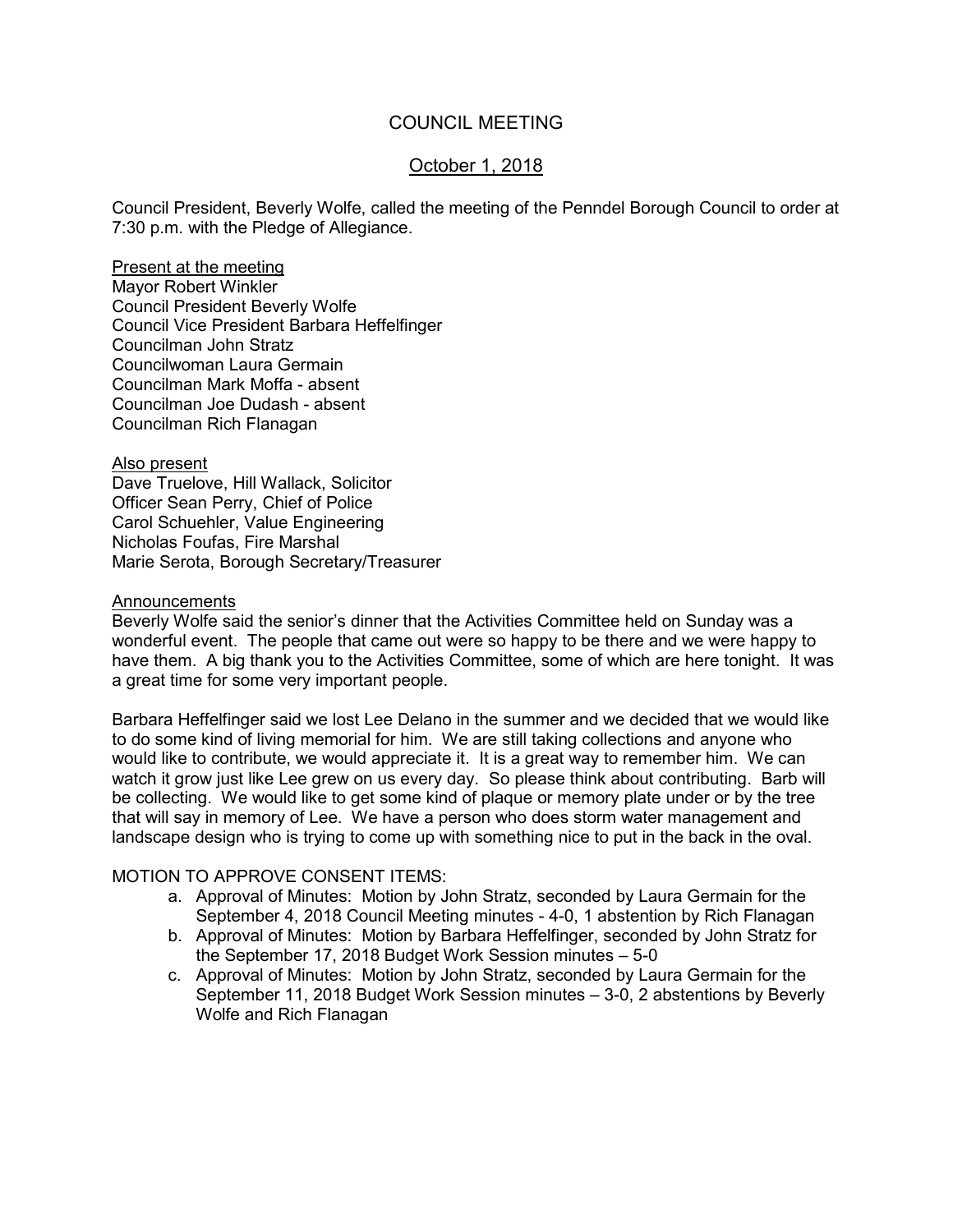#### MOTION BY BARBARA HEFFELFINGER TO APPROVE BILLS

|                                                                                              | <b>General Fund</b><br><b>Fire Tax Fund</b><br><b>Refuse Fund</b><br><b>Sewer Fund</b><br><b>Capital Reserve</b><br><b>Sewer Capital</b><br><b>Liquid Fuel Fund</b><br><b>Escrow Fund</b> | \$51,132.35<br>580.99<br>s.<br>\$14,762.21<br>\$33,366.50<br>74.25<br>\$<br>\$2,043.00<br>\$2,482.61<br>\$4,087.20 |                                           |
|----------------------------------------------------------------------------------------------|-------------------------------------------------------------------------------------------------------------------------------------------------------------------------------------------|--------------------------------------------------------------------------------------------------------------------|-------------------------------------------|
| <u>Payroll</u>                                                                               |                                                                                                                                                                                           |                                                                                                                    |                                           |
|                                                                                              | General Fund<br>Sewer Fund<br><b>Refuse Fund</b>                                                                                                                                          |                                                                                                                    | \$20,223.75<br>\$2,336.23<br>\$<br>503.53 |
|                                                                                              |                                                                                                                                                                                           | Total                                                                                                              | \$23,063.51                               |
| <b>Escrow Bills:</b><br>Mill Creek 2:<br>Hill Wallack LLP<br>Value Engineering<br>Petty Cash |                                                                                                                                                                                           |                                                                                                                    | \$1,020.00<br>\$1,334.25<br>\$<br>13.95   |
| Auto Zone:                                                                                   | Hill Wallack LLP                                                                                                                                                                          |                                                                                                                    | \$<br>630.00                              |
| McHugh:                                                                                      | Value Engineering                                                                                                                                                                         |                                                                                                                    | \$1,089.00                                |

SECONDED BY JOHN STRATZ. All ayes, motion carried.

### President's Report

Beverly Wolfe said that she received a letter and will give it out to council. She just received it today from the city of Bordentown NJ in regards to the Elcon Recycling Service application. They are not in favor of the Elcon contract. They are having an action event to provide updates, awareness and methods of opposition on October 10th over in Bordentown. They have invited council and anyone from Penndel Borough to come over and support if you are not in favor of the Elcon project. Beverly Wolfe read some of the highlights from the letter she received by email which is attached. She told the audience if anyone is interested she would provide them with a copy. Rich Flanagan asked if she knew which municipalities were against it so far and she responded she did not know off the top of her head except she believes Falls Township. Dave Truelove said that Lower Makefield is looking at it but has not come out officially yet.

Mayor's Report – Mayor Winkler read his report, which is attached.

Chief's Report – Chief Perry read his report, which is on file in the secretary's office.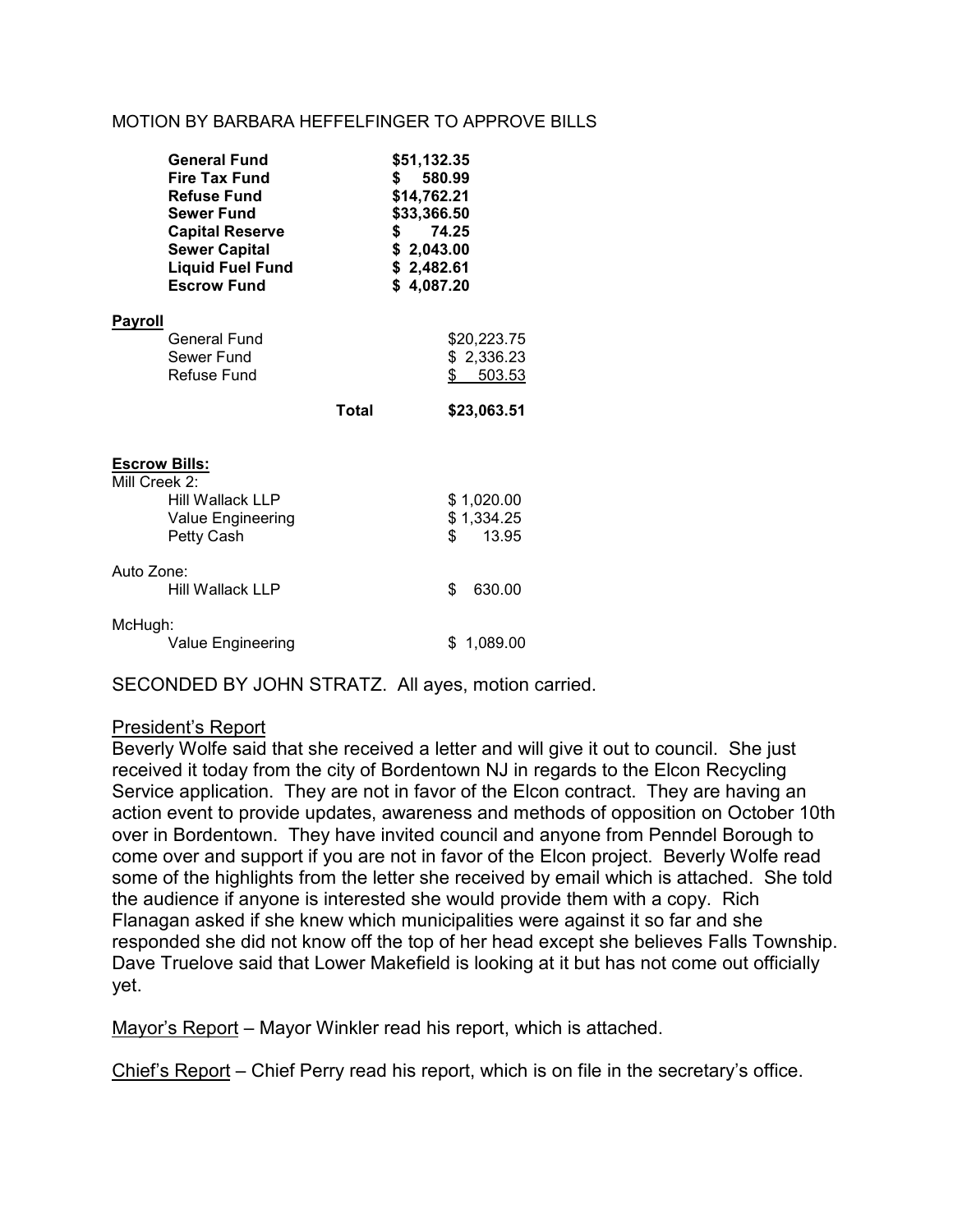Fire Marshal/Emergency Management Report – Nick Foufas read his report which is on file in the secretary's office.

Solicitor's Report – Dave True said he attended various meetings, assisted in reviewing and preparing grant documents, reviewed and helped process documents related to Right-To-Know requests, engaged in litigation preparation, communicated with the council president, the Mayor, the Chief of Police, administration and council persons regarding various issues. They are working on a personnel issue with the police department. They reviewed and helped prepare and draft resolutions and ordinances and reviewed and assisted in land development and zoning application review.

Engineer's Report – Carol Schuehler read her report, which is attached. Rich Flanagan asked if she knew what the status was for the Wawa. Carol said she did not have any information on that. Dave Truelove answered that one of the resolutions on the agenda for tonight deals with some issues relating to the Wawa. Letters were sent to the different property owners for the easements. Three did not respond. These are needed regardless if the Wawa comes in or not. On the agenda tonight is a resolution allowing us to proceed by eminent domain to acquire these easements. This will help move the project forward. He knows there's a lot of information out there whether the agreements of sale are going to be consummated between Wawa and the property owners and they understand that they have a deadline at the end of this month. We are working with them as much as we can. We're doing what we can with the limited means we have and doing what's appropriate. It's still pending, it's still moving forward.

## Committee Reports

## *Finance Committee (Barbara Heffelfinger):*

This past Friday she took 3 grants over to the Redevelopment Authority. The first one was for police equipment and upgrades for the amount of \$67,600. The second one is for repairs to the borough hall for \$40,400.00. The third was for the fire company for their equipment request for the amount of \$125,000. They were handed in on time. They are starting to work on the next round that is coming around. We are going to have budget meetings. The police meeting is on October 22. We've already done community relations. Community development will be on the 19<sup>th</sup> of October. Refuse and building and maintenance will be on the  $24<sup>th</sup>$  of October and we put the bid out so we are hoping we will get responses for a new contract for refuse. Insurance and pensions is November 1st. Streets and sewers we have not yet set a date because we have to coordinate with Carol. The rec board sent in their proposal and that was handled on September 11<sup>th</sup>. We are making progress very slow and want to try to get this done as quickly and in the best manner as possible. Since Mr. Moffa isn't here tonight, for the task force, we are looking at a date in the middle of October but that has to be confirmed by Mr. Moffa. She believes it is just for the committee, not the public and they will let everyone on the committee know the date by either post card or email. Beverly Wolfe said just to elaborate on that with the revitalization task force, they are waiting on John Ives and the county planning commission to get back to them with a date that all the planners can come down. She believes the target date is the  $17<sup>th</sup>$ .

## *Insurance and Pension (Mark Moffa – absent)*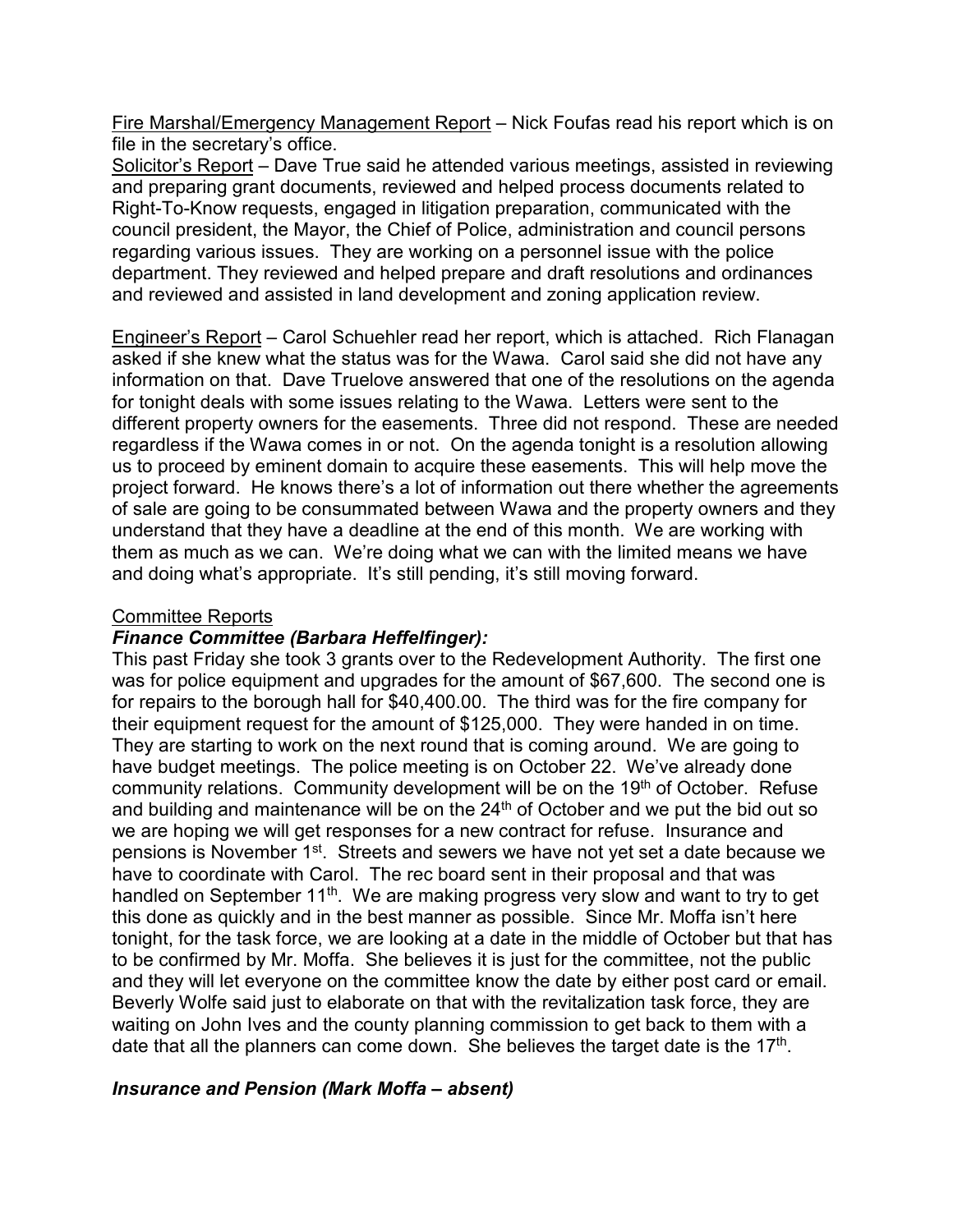Beverly said she knows he's been working with obtaining information from other insurance vendors because we are looking at every policy in this borough. We have people we have been doing business with for years. That's all well and good. We're going to look at everything so that we can get better rates and better coverage.

## *Public Safety (Joe Dudash – absent)*

Beverly said she believes that she can report that things with the new police agreement are progressing so we should have something for you shortly.

# *Community Development*

Barbara Heffelfinger said they already talked about this.

# *Ordinances (Mark Moffa – absent)*

Beverly said Mark has been working on several ordinances with Mr. Truelove's office. We are in the middle of trying to do several at the same time.

# *Streets and Sewer (John Stratz)*

John Stratz thanked Carol Schuehler for her excellent report saying it makes his job easy. He mentioned that this has nothing to do with streets and sewers but would like to mention on October  $10<sup>th</sup>$  there will be a meeting regarding Elcon and it is an information and action event, with updates and continued awareness and methods of opposition to the Elcon application. He has responded to the Deputy Mayor of Bordentown's office that he will attend. The proposed facility will be less than a mile from the Delaware River. We drink from that stuff. He will bring back information to share with council.

# *Refuse (Rich Flanagan)*

Beverly said they touched on that earlier. They have the bid package ready and are going to look over it one more time and then put it out for bid. Rich Flanagan asked who was looking it over and Dave Truelove said special counsel Rudolph Clark is handling it. It is a conflict of interest because his firm represents a waste hauler.

## *Building and Maintenance (Joe Dudash – absent)*

Barbara Heffelfinger said they are hoping they get some money to get some things fixed.

# *Community Relations (Laura Germain)*

They finally set a date for the movie night which will be November 17<sup>th</sup> from 7:00 pm – 9:00 pm at Redeemer Lutheran Church. They will be showing The Incredibles and when she advertises she is going to suggest that kids dress up like superheroes. She is going to reach out to Rita's Water Ice because when she spoke to them in the summer, they offered to give her free water ice. She will see if they will still do that. They have a website meeting on Friday with a second person to get a bid. We did receive an initial bid from the first website. We will also talk about the newsletter which we hope to get out at the end of this month, beginning of next month. We have several projects we are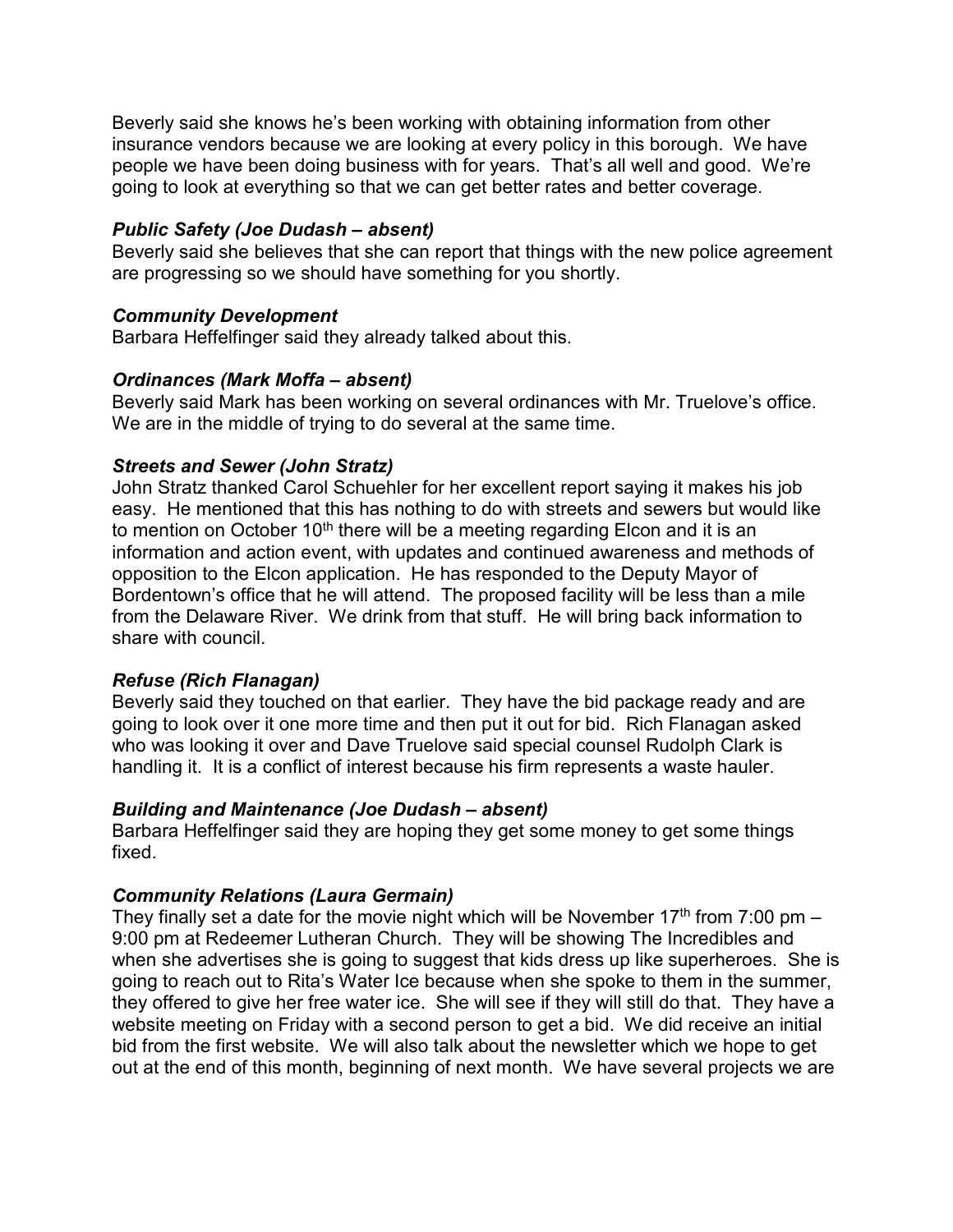looking ahead towards like our little free library which our solicitor is looking at now and several suggestions that residents gave us that they are looking into.

## *Recreation Board (Laura Germain)*

Dan Cahill stepped down as president of the rec board. She thanked him for all he did. Karen Flowers was elected as the new president and Wendy Flanagan as the vicepresident. They discussed the chili cook-off which is scheduled for October 20<sup>th</sup> and that included the spending for various prizes, small game license and other items. Proceeds of the fundraiser will be shared with Neshaminy Cheerleading for new uniforms. They are also selling Red Robin gift cards with a percentage of sales going to the rec board. They can order them through the rec board's Facebook page. They can also see Karen, Rich or herself for them. A dead, dangerous tree branch near the tot lot and dugout was taken out by Young's Tree Service for \$2,000.00. We had a week where we were back and forth about the mulch but thanks to Karen and Beverly, they determined that we do have enough in the budget to pay for the mulch this year. There was a playground set that was offered to be donated and after a lot of discussion they determined the rec board needed more information and if they do decide to take it, they want council to be involved and approve it for liability purposes. They discussed new ways to finance a new roof for the pavilion.

## *Long Range Finance (Mark Moffa – absent)*

Mark will be discussing this at the next meeting.

## *Revitalization (Barbara Heffelfinger)*

Beverly Wolfe said they covered this earlier.

### New Business

MOTION BY BARBARA HEFFELFINGER TO AUTHORIZE ADVERTISEMENT OF THE PENNDEL PLANNING COMMISSION MEETING TO BE RESCHEDULED FOR OCTOBER 4, 2018 AT 7:30 P.M. SECONDED BY LAURA GERMAIN. All ayes, motion carried.

MOTION BY BARBARA HEFFELFINGER TO ADOPT RESOLUTION #2018-27 AUTHORIZING THE EXERCISE OF EMINENT DOMAIN AND DIRECTING THE SOLICITOR TO FILE DECLARATIONS OF TAKING AND ANY OTHER PAPERS OR PLEADINGS OR TO UNDERTAKE ANY OTHER ACTIONS AS ARE NECESSARY AND PROPER TO ACQUIRE LAND AND OR EASEMENTS FOR THE PURPOSE OF BENEFITTING THE TRAVELING PUBLIC WITHIN THE BOROUGH OF PENNDEL. SECONDED BY RICH FLANAGAN. All ayes, motion carried.

David Truelove explained that back on May 7<sup>th</sup>, we passed a resolution that essentially authorized the solicitor to undertake actions to acquire land and/or easements for benefitting the traveling public within the Borough of Penndel. This is related to the Wawa project and its highway occupancy permits or involves traffic signals and two temporary construction easements. There were 6 traffic signal easements. There were attached letters that demonstrated the request based upon some evaluation done by George Sengpiel who is an appraiser at the cost of the Wawa to prepare proposals for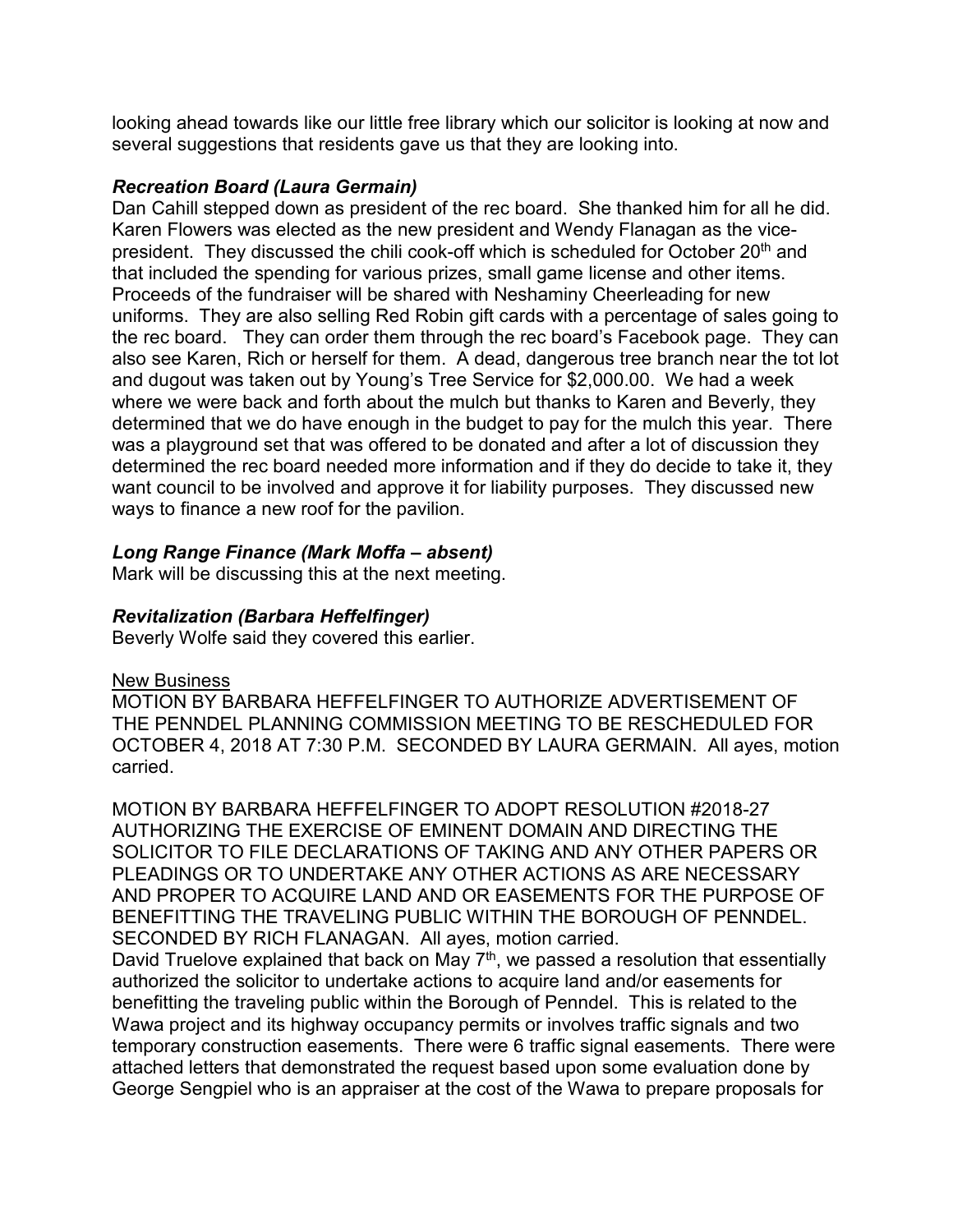those particular easements. There were 3 left. We sent letters and received responses from some. Did not receive responses from 3. We left phone messages for 2 of those 3 last week. One is 29 square feet for CED Family Partnership. The other is at the corner of Durham Road and Lincoln Highway, which is 1,126 square feet, which essentially is the corner area to enable Penndot to place traffic signals there. The last one is the Brodbeck property which is the corner of Bellevue Ave. and Lincoln Highway, 122 square feet for the traffic signal easement. The purpose here is to move this project along as much as possible. The only way for this project to move forward is the traffic signals and that would include any project there. So at some point these traffic signals are going to have to be installed for safety reasons. At some point we will need to move forward on that since the opportunity is here now. That's why the prior resolution that was made in May and passed unanimously he believes, would be a natural supplement to that. We want to make sure we do this properly and we will move forward as long as all of the information is correct. This gives us the authority to do it and do it in an appropriate manner. We have attached exhibits to the resolution which describes the necessary properties and the locations and if it is passed it becomes a public record. Beverly Wolfe said that not only does it look like new masts, it looks like new radiuses. Dave Truelove said there is a new radius at one of the intersections for safety reasons. Durham Rd. & Lincoln Hwy. is a very busy intersection. Hopefully this will enable more safety measures be taken. Hopefully this will alleviate some of the Chief's staff from being involved with some accidents that may be avoidable. That is that particular one, however, they all include safety measures. It is appropriate whether it is Wawa or for anyone else going in or for anyone for that matter. Beverly asked, with this resolution that authorizes you to do that, what would be the steps that would happen after. Dave said we would have to make sure that we have all of the appropriate information in terms of the appraisals and whatever documents we need for the values of each one of these which we have here but would need to get more specific information through the Wawa folks who are working on this and then file a declaration of taking in the Court of Common Pleas in Doylestown and hopefully establish that we have a legal basis to do it. These resolutions establish the public purpose for the project and these particular items. Hopefully the court would act quickly with that. If the property owners would object then they would file what is called preliminary objects but that would only be for the purpose of testing the legality of the process which we think is fairly clear. Then if it becomes a value situation, and in each case we are talking about a few to several hundred dollars. Then it would go through a board of review. These things could take two to six months, hopefully not that long, but he doesn't want to overstate or understate, just trying to be as accurate as possible. Beverly asked Dave to read the square footage again. He said on exhibit A, Lincoln Hwy., which is CED Family Partnership that is 29 square feet. Exhibit B is the one with the radius at Bellevue and Lincoln Hwy. That is a little more involved because that is 1,126 square feet. He believes that goes out into the roadway a little. The last one is at the corner of Bellevue Ave. and Lincoln Hwy. which is the Brodbeck property and that is 126 square feet. John Stratz asked if this resolution they are agreeing on tonight, does it have any future repercussions or is this resolution only pertaining to this particular construction project. Dave Truelove said it was for those three properties only. That's why it is specified like that because we are not asking for carte blanche. Dan Cahill, 41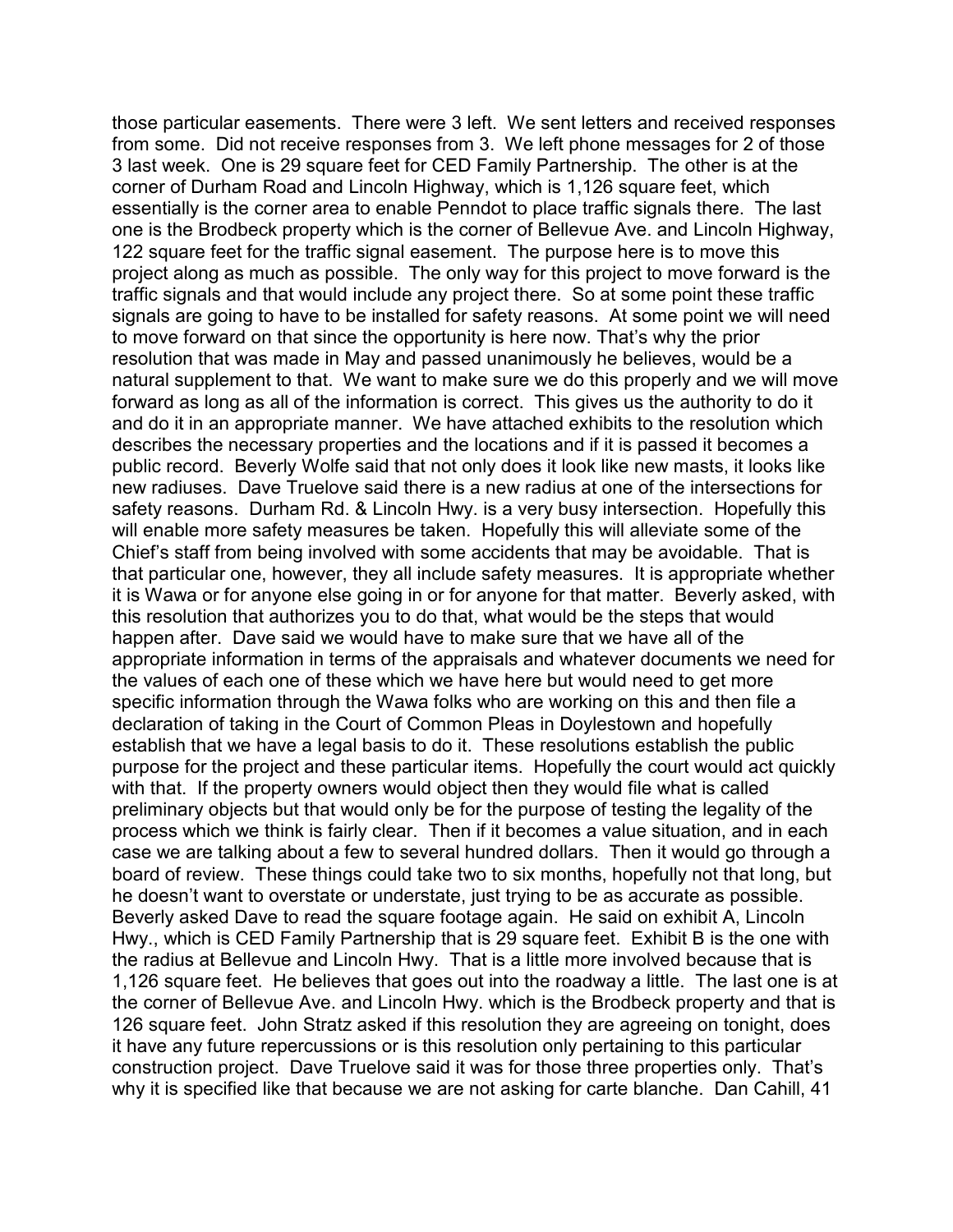W. Woodland said that the resolution is just to increase the right-of-way, you are just taking what you need for the street. Dave Truelove said they have been told by Penndot that it is the minimum required for the signalization. Beverly Wolfe said it is just a strip of land to increase the radius to be able to put the new masts in. The one at Durham Rd. and Lincoln Hwy. is the one that is problematic.

MOTION BY BARBARA HEFFELFINGER TO ACCEPT OFFICER KEVIN SPOTTS' RESIGNATION. SECONDED BY LAURA GERMAIN. All ayes, motion carried.

MOTION BY BARBARA HEFFELFINGER TO HIRE WARNER WILKENS AS A PART-TIME SUBSTITUTE CROSSING GUARD. SECONDED BY JOHN STRATZ. All ayes, motion carried. Laura Germain asked if this was to replace the crossing guard who left earlier or is this an added position. Beverly Wolfe said it is part-time substitute.

MOTION BY BARBARA HEFFELFINGER TO HIRE ROBERT OSINSKI AND MICHAEL WOOLLEY AS PART-TIME POLICE OFFICERS. SECONDED BY JOHN STRATZ. All ayes, motion carried.

### Persons to be heard

*Arlene Harms, 408 Cynthia Ave*., several years ago the fire company came to council about the trees overhanging the streets, which would put their men in danger and their equipment. There are trees in town that have not been trimmed that are less than 14 feet over the streets. She wanted to know why the people we hired as code is not doing that and it is trees over the sidewalk also. There were several on her street that were notified and they had to take care of it. She was wondering when that was going to be addressed. Also, the streets and curbs. I understand we are having a streets swept. They don't really do the curbs. People blow the grass in the streets and curbs and if you ride around you will see all the debris and grass and all the stuff that is growing in the curbs. The town just doesn't look nice anymore. She was wondering if the people that were hired, our code enforcement, what are they doing about that. The other thing is trash. Sunday night, Monday morning we have trash out. One person sees it, others will be seeing it. We should get it on the website to please not put your trash out until Tuesday. But the trees and the stuff in the street is really bad. She is asking council to do something about it. She is sure there are other violations that aren't being addressed and they really should be. We worked really hard for the town to get it where it was and right now it's not looking very nice. Beverly Wolfe said they would absolutely have it looked at and will report back to her after they have some answers for her. Arlene said especially the trees because the fire equipment is very expensive and if they are hitting a tree and something snaps off, it's a lot of money.

*Karen Kondrk, 426 Fairview Ave*., wanted to let everyone know that the Penndel/Hulmeville Parade Committee and Redeemer Lutheran Church are getting together and are having a designer bag and spirits bingo on Saturday, November 10<sup>th</sup>. It is at the William Penn Fire Hall, from 7:00 pm – 11:00 pm with doors opening at 6:00 pm. The cost is \$35.00 and they will serve beer, wine and soft pretzels. There will be door prizes and raffles. Please help the parade committee and the church.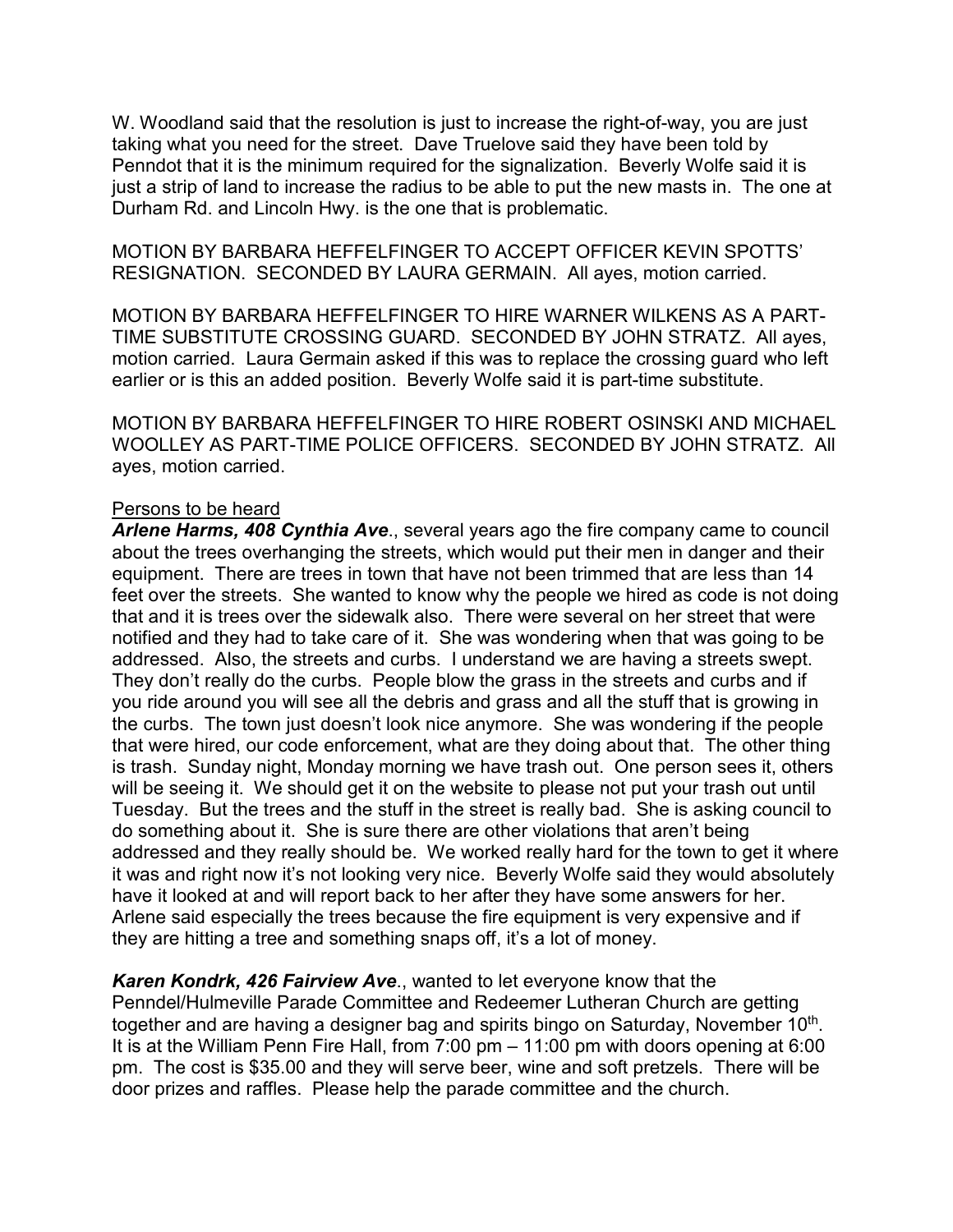*Karen Flowers, 500 Hulmeville Ave*., had a question for Dave Truelove regarding the sign at the rec field which she is sure he has heard about. He said he had a little bit of traffic on his email about it. She would like his opinion on the correct way to handle this. Dave Truelove said after looking at this in a couple perspectives, the first thing the borough needs to do as well as other municipalities once in a while is establish specific guidelines and regulations for signage placement. For everybody's benefit, there is a sign affixed to the rec field fence that encourages people in Operating Engineers 542 to vote for Mr. Heenan who had been serving as the president and that is the union that helped work on the tot lot. The particular individual who made contact from the union with the Penndel Wildcats was also an active member of the Wildcats so it was done that way. He thinks it was just a lack of communication as to how that happened. It's not a political sign in the sense that it is not pro one political party versus another. It's an internal union sign which does not mean it belongs there. It is a little different from what we may be used to in some other circumstances. He spoke to the union official and Dave's suggestion was it should be taken down. It may be a perfect place for them to put something like that but not affixed to a borough facility. Dave's suggestion is either the gentlemen from the Penndel Wildcats or somebody from the rec board if you want, take the sign down so the union can pick it up or we can place it somewhere else where it may be more appropriate. But again, he believes we need to look at the policies and regulations of the borough for purposes for how something like that can happen. Karen Flowers would prefer that they remove it. Dave said he will ask them to do that. She doesn't want some kind of outrage towards the borough or rec board. Dave said he thinks it was just some kind of misunderstanding between that individual and someone from the Wildcats. Karen said she offered to have them put it on her lawn but they didn't want that.

*Mike Simpson, 204 Bellevue Ave*., there seems to be a lot of motorcycles and ATVs slamming up and down Crescent St. and he doesn't know what to do about it. When he calls the police, by the time they get there they are long gone. It seems to be the same repeat offenders over and over again. They blow through every stop sign on Crescent Street. He's been here for about 2 ½ years and he doesn't know where they are going but they are going back up behind the church on their way home. He doesn't know what can be done about that but it is a nuisance and someone is going to get hurt. There are kids that run out in the street on Crescent Street and they are flying up and down the street on dirt bikes. Beverly Wolfe said they were riding up and down her street too. Unfortunately by the time you call the police or actually by the time she got outside to film them, they were long gone. She called the police. They were from Highpoint and Parkland previously. Beverly said the chief would address it. Chief Perry said they were aware of the problem with ATVs and dirt bikes and they've done the best they can to try to address it but unfortunately they are put in an acqkward position with that it creates a danger. It is a summary violation, a traffic ticket most of the time and by them initiating a pursuit, somebody, most of the time a juvenile, if they crash, it opens up the borough for liability. Although we have a pursuit policy in place, our officers are directed not to chase them for the safety of the child. We do our best to address it if we come across somebody. We've had a few since the beginning of the year and issued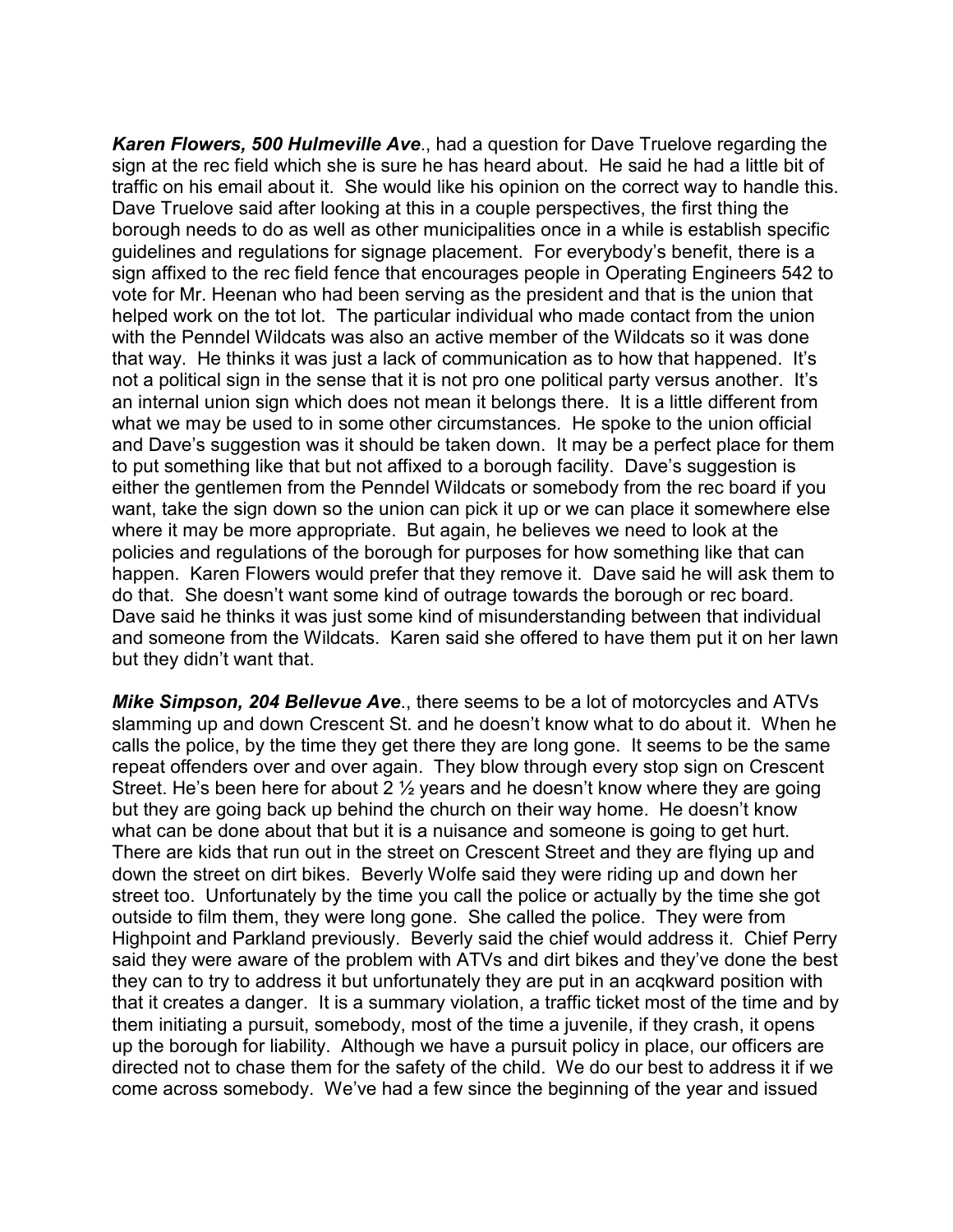citations. In one instance we impounded the quad and had the parents come and we explained the severity of it. We are aware that it is happening. We do our best to address it. It's one of those you're damned if you do and damned if you don't situations. If you do see this, call us and we we'll do our best to address it. Mike Simpson asked what about if you know where they're going and know where they live. Chief Perry said if you know who they are and can identify them, we can issue citations based on information received and we would just need you to come to court to testify. If you know where they're going we can go to the residence and ID the bikes, we can certainly cite them. Dave Cahill said to Chief Perry, you know who some of these kids are, right? Chief Perry said they had contact with several of them but unfortunately in a court situation, we would have to say beyond a reasonable doubt, which at a traffic hearing it would be a trial, we would have to know exactly who they are. Dave Cahill said he knows that Chief Perry knows who they are because he hears the engines revving during shift change at 3:00 in the afternoon. They know when your shift changes. Dave Cahill said he does know that Chief Perry knows who they are. Chief Perry said they have had contact with several of them but with a helmet on, they all kind of look the same. Dave Cahill said these kids that you know don't wear helmets and you know who they are. Chief Perry said if that's something our officers are seeing and they're not addressing it, then that's something that I will be concerned with. He said if you know of specific instances, feel free to let him know. Dave Cahill said every day at 3:00 at shift change. Mike Simpson asked where they were going. He said why can't we have someone watch because they are going to the same place every day. Chief Perry said they don't know where they are going and unfortunately as soon as they attempt to stop them, we turn our lights on and they take off and we just terminate the pursuit. There's no good outcome to pursuing them. Mike Simpson said he understands the no pursuit but there has to be another way. We know they're going riding somewhere, they're just not riding on the streets. And if it's the same kids, we can't just confiscate their bike? If you catch them, you just can't confiscate their bike, it's just a ticket? Chief Perry said they can tow them because they are unregistered and uninsured but they can get the vehicle back out. There really is nowhere for them to ride so they're doing wheelies down Lincoln Hwy.

*Beverly Manning*, no address given, her concern is going down Bellevue Ave. You have a SEPTA sign but she was told we have a crossing guard. She said she could be wrong but we should have white lines for pedestrians to have the right-of-way. People like to walk their dogs and like to cross the street but unfortunately a lot of people are disrespectful and she doesn't think they are aware of this law. The crossing guard is always there but the white lines do need to be painted. She was told by someone that on the one road that we were going straight, that definitely has to be paved. She definitely feels that people should be aware of the fact that if you pay taxes, you're allowed to walk across that street whether you are an adult or you're walking the dog around the borough. Is she right in feeling that the pedestrians have the right of way? Beverly Wolfe asked if she was talking about Bellevue Ave. and what intersection. Beverly Manning said near the white church and Beverly Wolfe said she means Calvary Church. Beverly Manning said the lines are faded. Beverly Wolfe asked if she was talking about Durham Rd. and Beverly Manning said yes. Beverly Wolfe said that was a